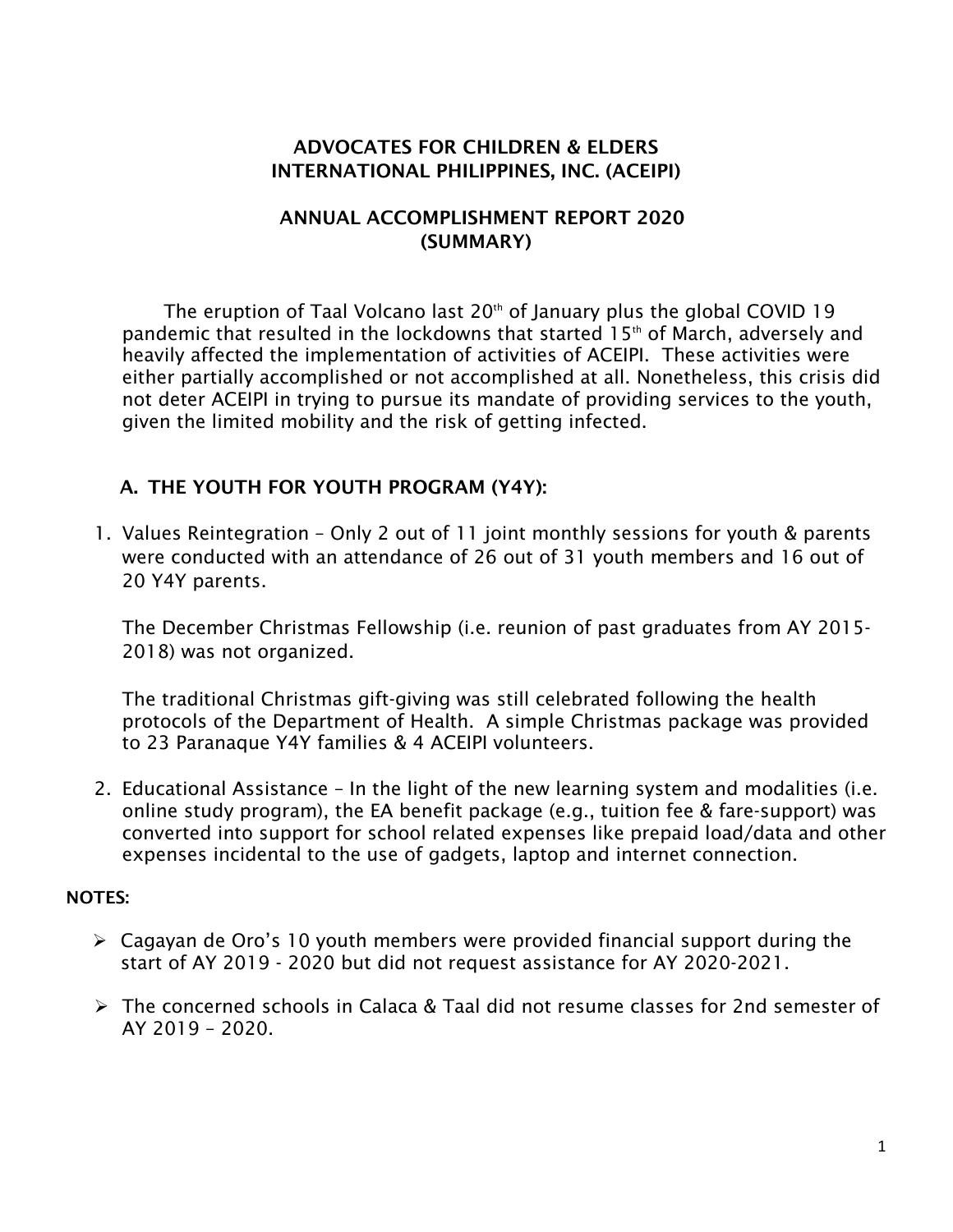Although 9 college students from Calaca & 28 from Taal did not complete their second semester of AY 2019-2020, their respective schools gave them their final grades hence were able to move up to the next level this AY 2020-2021.

Of the 30 youth graduates from Taal Senior High School 2019-2020, 3 did not comply with some ACEIPI requirements. Hence, they were removed from ACEIPI's list of beneficiaries

#### EDUCATIONAL ASSISTANCE NUMBER OF BENEFICIARIES FOR THE PERIOD JANUARY TO DECEMBER 2020

| <b>MISSION AREAS</b>  | <b>SCHOOL LEVEL</b> | AY 2019-2020<br>2ND SEM &<br>NO. OF Y4Y<br><b>SERVED</b> | NO. OF Y4Y<br><b>GRADUATED</b> | AY 2020-2021<br><b>1ST SEM &amp;</b><br>NO. OF Y4Y<br><b>SERVED</b> |
|-----------------------|---------------------|----------------------------------------------------------|--------------------------------|---------------------------------------------------------------------|
| PARAÑAQUE             | <b>JUNIOR H.S.</b>  | 15                                                       | 5                              | 11                                                                  |
|                       | <b>SENIOR H.S.</b>  | 7                                                        | 3                              | 8                                                                   |
|                       | <b>COLLEGE</b>      | 13                                                       |                                | 15                                                                  |
| <b>TINGLAYAN</b>      | <b>SENIOR H.S.</b>  | 3                                                        | 3                              |                                                                     |
|                       | <b>COLLEGE</b>      | 2                                                        |                                | 5                                                                   |
| <b>CALACA</b>         | SENIOR H.S.         |                                                          | 6                              | 10                                                                  |
|                       | <b>COLLEGE</b>      |                                                          |                                | 14                                                                  |
| <b>CAGAYAN DE ORO</b> | <b>JUNIOR H.S.</b>  |                                                          |                                |                                                                     |
|                       | SENIOR H.S.         |                                                          |                                |                                                                     |
| <b>TAAL</b>           | <b>SENIOR H.S.</b>  |                                                          | 30                             |                                                                     |
|                       | <b>COLLEGE</b>      |                                                          |                                | 28                                                                  |
| <b>SAN NICOLAS</b>    | <b>SENIOR H.S.</b>  |                                                          |                                | 3                                                                   |
|                       | <b>COLLEGE</b>      |                                                          |                                | 43                                                                  |
| <b>TOTAL</b>          |                     | 40                                                       | 48                             | 137                                                                 |

## NOTES:

- Cagayan de Oro's 10 youth members were provided financial support during the start of AY 2019 - 2020 but did not request assistance for AY 2020-2021.
- The concerned schools in Calaca & Taal did not resume classes for 2nd semester of AY 2019 – 2020.
- Although 9 college students from Calaca & 28 from Taal did not complete their second semester of AY 2019-2020, their respective schools gave them their final grades hence were able to move up to the next level this AY 2020-2021.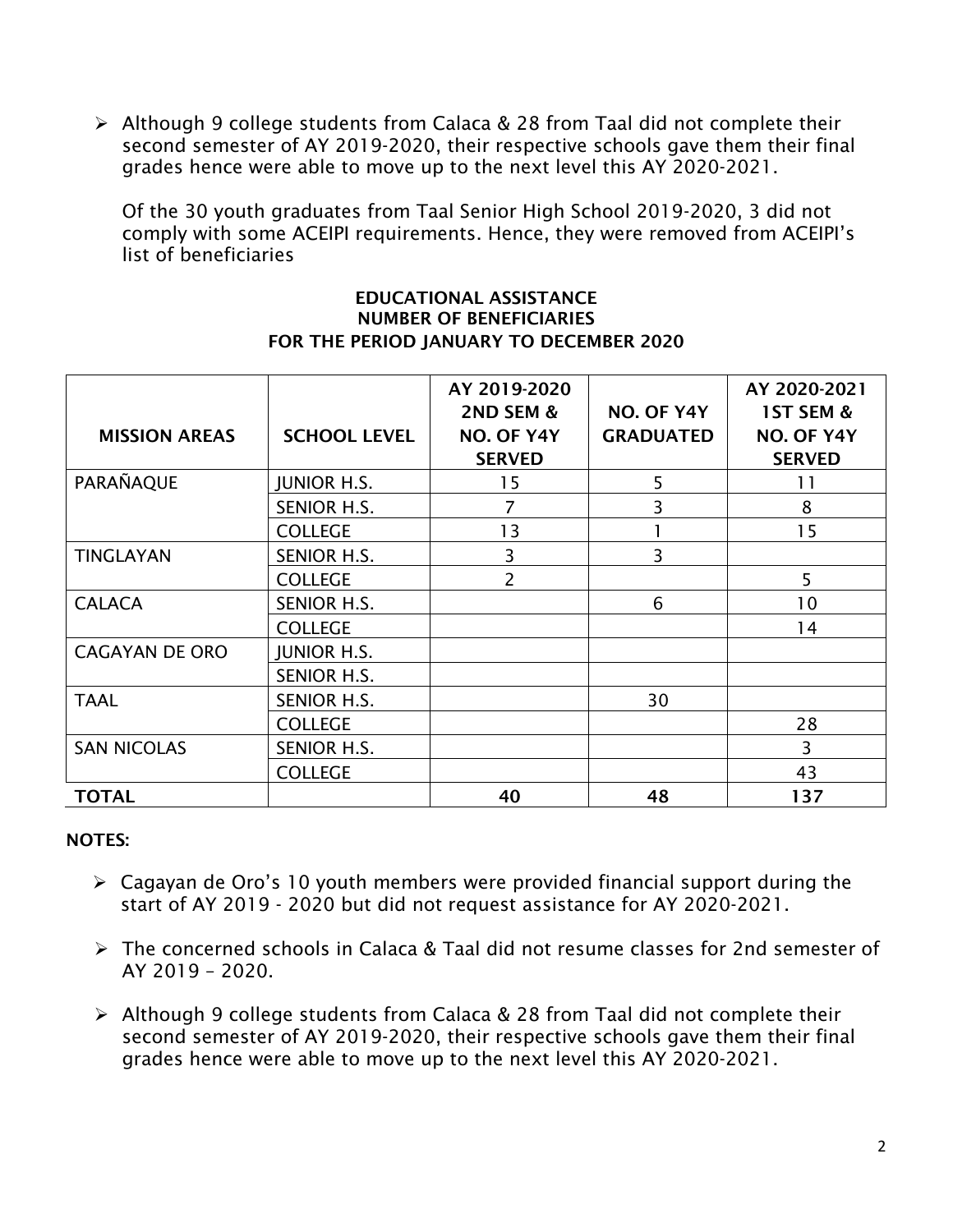Of the 30 youth graduates from Taal Senior High School 2019-2020, 3 did not comply with some ACEIPI requirements. Hence, they were removed from ACEIPI's list of beneficiaries.

 However, only 19 out of the 30 pursued their college education. Those who did not continue with their studies decided to look for a job. They were eventually replaced by 9 third year college students from the Batangas State University. Hence total number of Y4Y member-beneficiaries remains at 28 – all in college.

- Our Lady of Perpetual Help Children's Home, from Labac, Batangas did not submit a request for assistance with regard their 9 elementary and 8 Junior HS students being supported.
- $\triangleright$  Paranaque City:

 A total 35 youth beneficiaries in different levels-junior, senior and collegewere supported in the first semester AY 2019 -20. Of the 35, 9 graduated but 1 Senior H.S. graduate was unable to continue his college education. Eventually there were 2 new Junior H.S. & 1 college students hence a total of 34 were enrolled in AY 2020-2021.

 The scheduled Re-orientation session and Renewal of Memorandum of Agreement between ACEIPI & Y4Y youth & parent-members was not held.

 Since our office was open only up to 14 March 2020, an average of 12 students were able to access internet facilities and printing services.

3. Competency Development:

Leadership seminar

Gabay sa Bahay (Hygiene, health products including school supplies (P57,338.00) 12 out of 20 sponsored youth members Testimonial

4. Community Action & Volunteerism –

a. 15 Parañaque youth & parents (January to March, 2020).

# B. RESOURCE MOBILIZATION:

1. Sponsorship P1,487,861.25 for Direct Program Support

a) Ateneo Law Graduates Class'96 for at least 10 College Students.

b) Josefina Trinidad Lichauco (JTL) group for 36 Senior H.S. and College students.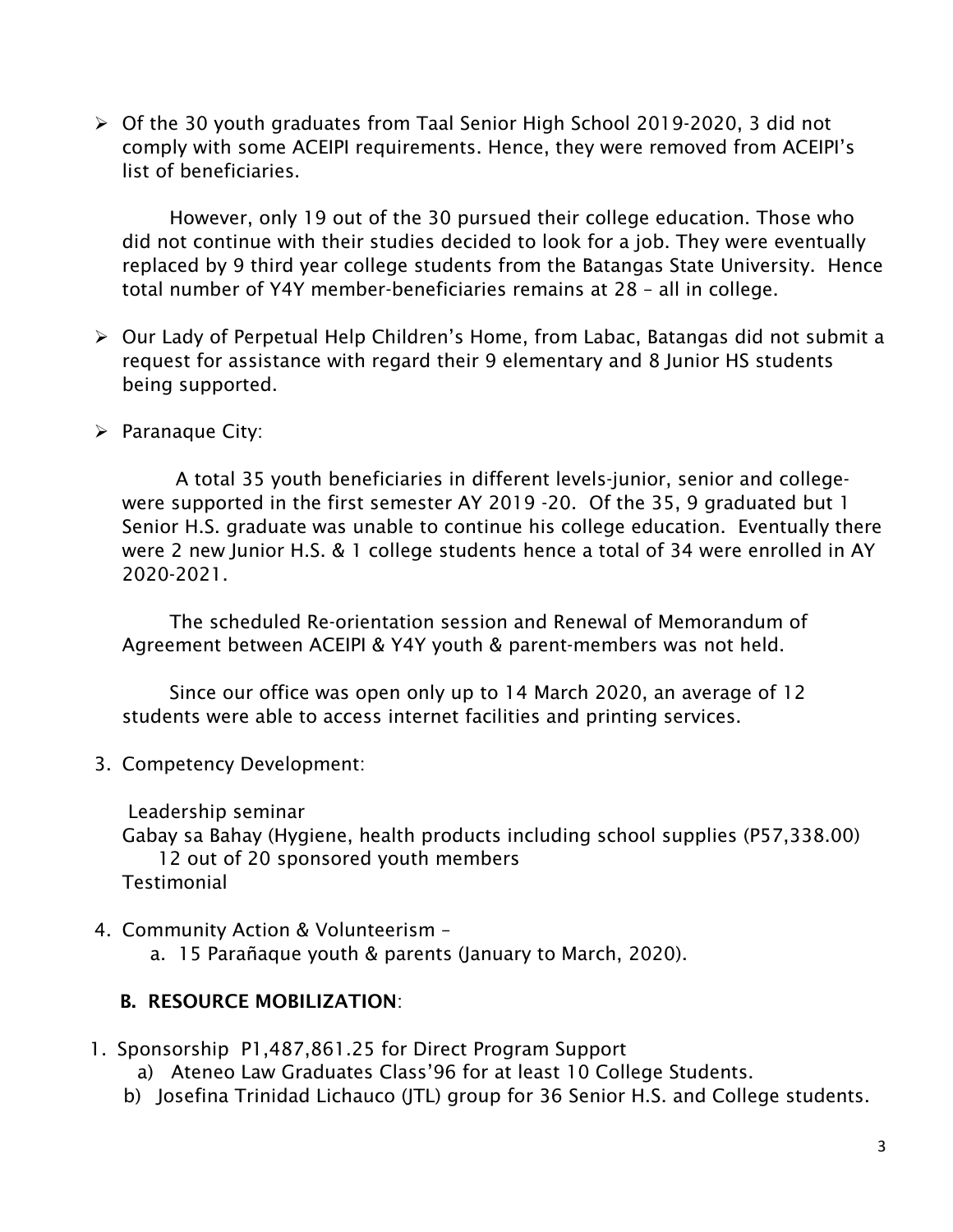2. Funds sourced for Administrative Costs - P72,772.46

C. OUTREACH PROJECTS: No visits made due to Covid: Cash Donation instead

Bahay San Jose, Alfonso, Cavite –P10,000.00

Elderly Prisoners – P2,000.00 (2nd prize of the Original Song Writing composition)

# NON-TARGETTED ACTIVITIES ACCOMPLISHED:

- A. RELIEF ASSISTANCE: (In response to crisis)
	- $\ge$  January 16, 2020 Relief goods worth P45,400.000 and cash donations of P4,600 and P5,000 thru:
		- o St. Theresa's College 602 individuals or 156 families;
		- o Immaculate Conception Parish Convent 100 individuals.
	- $\geq$  January 21, 2020 Relief goods worth P103,600.00
		- o St. Theresa's College 697 individuals or 168 families
		- o Immaculate Conception Parish Convent 100 individuals
	- $\triangleright$  January 28, 2020 Cash donation to 14 families @ P2,000.00 each and 2 families @ P4,000.00 each (Barangays Pulang Bato and Alas-as, Municipality of San Nicholas)
	- April, 2020 –Personal Protective Equipment (PPE) worth P20,000 provided to selected doctors, friends at PGH. A cash donation of P10,000.00 for assistance package of P100- P200.00 plus 5 kilos of rice each to "no work, nopay" jeepney & tricycle drivers, supermarket baggers, vendors and drivers of food deliveries.
	- $\triangleright$  May 2020 Cash donation of P10,000.00 :
		- $\circ$  P100-200 cash and 5 kilos rice to "no work, no pay" recipients
		- o Relief goods worth P20,000.00 to ACEIPI Y4Y families & volunteers & Our Lady of Unity Parish workers.
	- May 27, 2020 –Relief goods (4 kilos of rice, 3 Ligo sardines & 3 packs of noodles) to 104 indigent families from Lopezville area.
	- $\triangleright$  June up to December, 2020 Continuous distribution of 6 cavans of rice per month @ P2,200.00/cavan to various families
	- July 24, 2020 –10 kilos of rice each to 25 Y4Y families & volunteers.
	- August 21, 2020 –UNILEVER donation from Ateneo Law Alumni '96 for Taal Volcano victims.